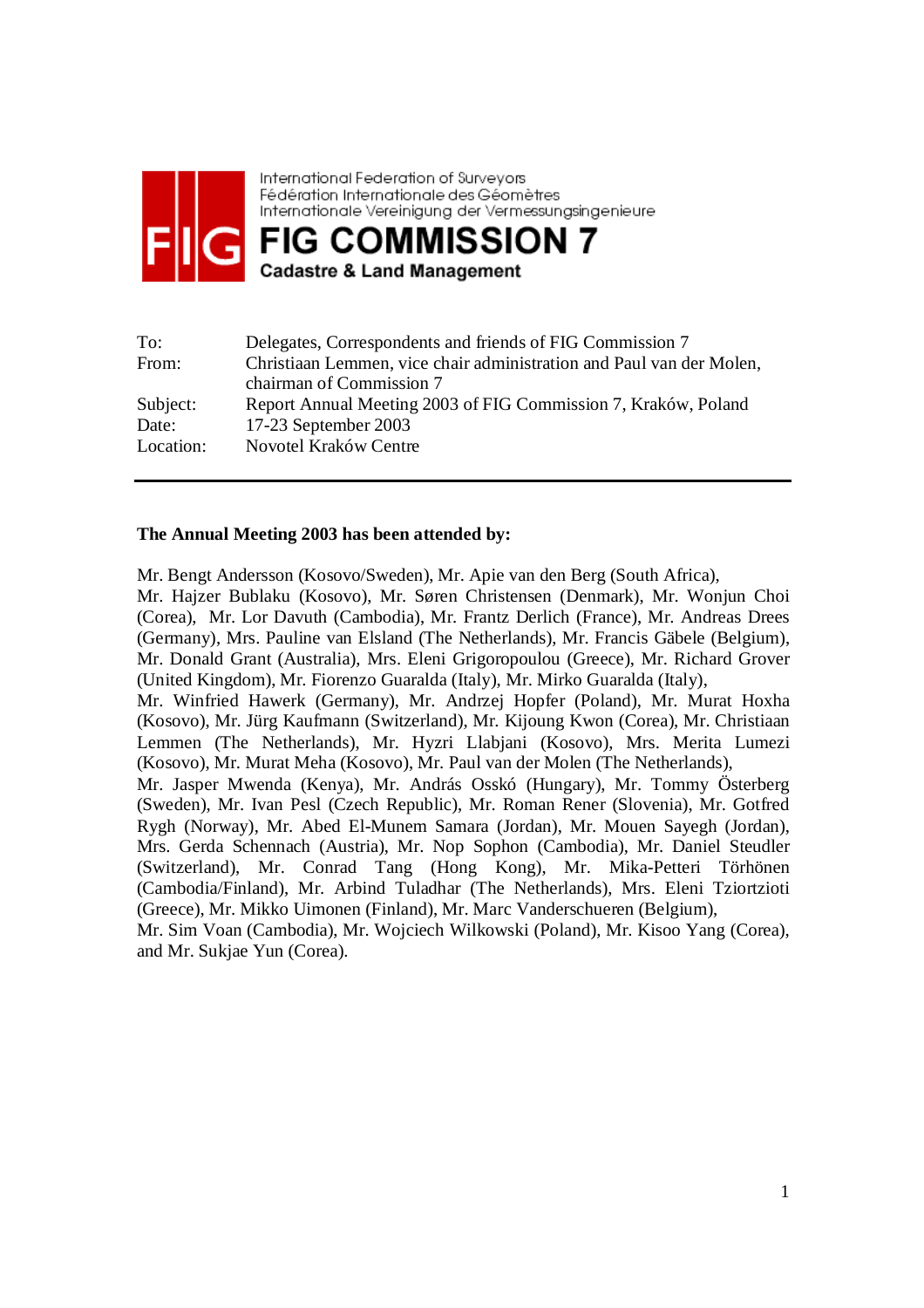## **First Session, Thursday 18 September 2003, Opening and Polish Cadastre Land Management**

Chair *Paul van der Molen* opens the annual meeting and welcomes the delegates (roll call). Greetings have been received from Ian Williamson (Australia), Eugène Rurangwa (Rwanda), Bill Robertson (New Zealand) and Sam Zhou (Zimbabwe).

The Polish delegate *Andrzej Hopfer* welcomes the delegates to annual meeting and to the  $2<sup>nd</sup>$  Polish Cadastral Congress. Prof. Hopfer highlights the developments in Poland: market economy and changing user expectations. He refers to Cadastre 2014 as a guide.

A presentation (slides available) on the Polish system of Cadastre has been given by *Wojciech Wilkowski.* The system is developing from a very decentralized system to an integrated system related to an integrated electronic platform, including commercial services. After his presentation the timetable, the involvement of the private sector, management aspects, standardization, the integration with EU, the role of licensed surveyors and the cadastral marketplace have been discussed.

# **Second Session, Thursday 18 September 2003, Work of the Commission since November 2002 (part 1)**

Chairman *Paul van der Molen* gives an overview of the work of the commission (presentation available). The annual meeting in Pretoria in November 2002 has been combined with a very successful symposium on Land Redistribution in Southern Africa. The chairman has been present at the launching workshop for the European Land Knowledge Center, 30 January – 1 February 2003 in Budapest where he represents FIG in the advisory committee together with *András Osskó*. A workshop on cadastral datamodeling has been organized from 17 to 18 March 2003 at ITC, The Netherlands in close co-operation between FIG, ITC and ESRI. There have been a lot presentations within the framework of the Commission during the FIG WW in Paris, 13-17 April 2003. The symposium on IT Renewal Strategies for Land Registries and Cadastres has been organized on 8-9 May 2003. A book will be published on this subject. The UN ECE Land Administration Guidelines need to be justified. Issues and topics for this update have been identified during the joint FIG-WPLA workshop Spatial Information Management, held in Athens from 28 to 31 May 2003. The chair of the Commission contributed to the international summer school on GeoInformation in Székesvehérvár, Hungary 14-19 August 2003. The Commission supported the meeting on Marine Cadastre Issues, New Brunswick, Canada, 15-16 September 2003.

Mr. *András Osskó*, chairman of the working group 7.1 'Land Information in formal and informal environment' reports on the activities. The working group 7.1 prepared its detailed work plan up to the end of 2003. The work-plan and a short questionnaire to delegates from African countries have been circulating in March 2003 to all working group delegates. This should have been the start make an inventory about customary and informal land tenure in African countries. Unfortunately there has no single answer returned and this means no inventory could be made. The second planned activity has been to find professionals from Asia, Latin America, Middle East, and Central Europe who can assist and contribute to the work of the working group. The working group has been able to contact professionals from Central Europe but not from other regions.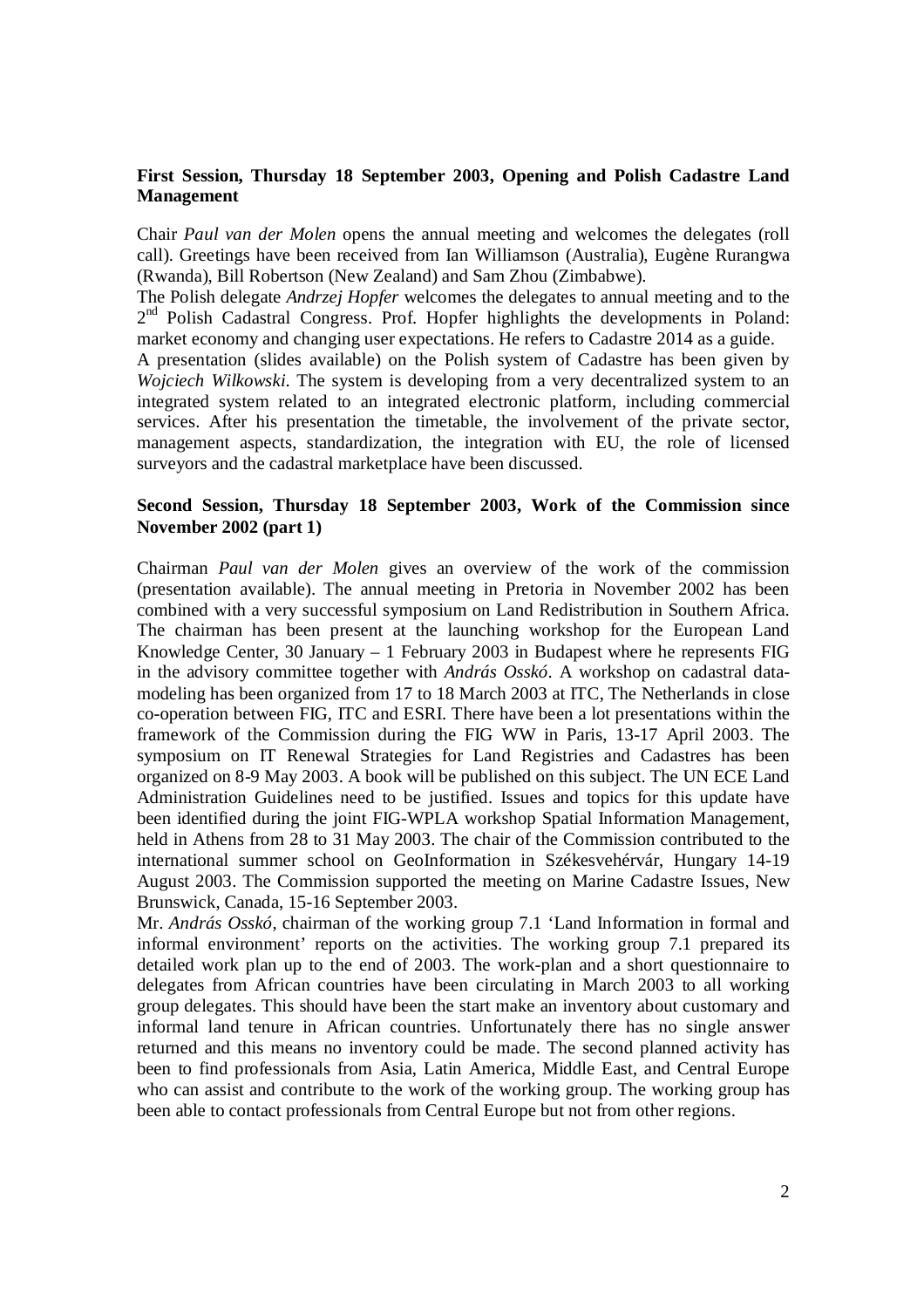With World Bank and Hungarian government financial support the Central European Land Knowledge (CELK) Center has been founded in Budapest in January 2003 (presentation available). The aim of the Center is to serve Central Eastern and Southeastern European countries as a regional knowledge management, dissemination and advisory center. Another development is a proposal by Paul van der Molen to organize a regional symposium on the working group topics in Nairobi, Kenya with support of the World Bank and UN organizations (FAO, HABITAT). Dr. Clarissa Augustinus working at HABITAT in Nairobi supports this plan.

Mr. *Mikko Uimonen,* chairman of the working group 7.2 'Instruments for Land redistribution' gives a short review on the Symposium on Land Redistribution in Southern Africa (impression available on slides), Pretoria, November 2002. All papers are available at www.oicrf.org , use as keyword 'Pretoria', and on CD. According to Mr. Api van den Berg this symposium has been highly appreciated in the region. The workgroup is organizing a symposium on Land Consolidation in France, 2004.

Mr. *Christiaan Lemmen* presents the reports of recent commission meetings, see: http://www.fig.net/figtree/commission7/index.htm and on the conclusions of the workshop on cadastral data modeling, again the papers and presentations are available at www.oicf.org, keyword is 'WCDM'. Furthermore he asks attention for two special issues on 'Cadastral Systems' and one special issue on '3D Cadastres' published in the International Journal on 'Computers, Environment and Systems', published by Elsevier Science. In this peer-reviewed scientific journal 28 papers have been published now on cadastre and land administration. A fourth special issue on cadastral systems is under preparation.

### **Third Session, Thursday 18 September 2003, Research by commission delegates/correspondents, presentation of the Arab Federation of Surveyors**

Mr. *Mika-Petteri Törhönen* presents the results of his PhD research work on 'Sustainable Land Tenure and land Registration in Developing Countries' (presentation available). Based on four case studies, a literature study and analysis he concludes that the establishment and maintenance of a viable, national level land administration ideally requires good governance, adequate resources, a culturally sensitive approach, equity, quality and commitment. A secure flexible all-inclusive tenure form, whether customary or statutory, provides the best basis for development. An ambiguous, ineffective land administration that fails to serve a large part of the population and promotes insecurity of tenure is a harmful institution.

Mr. *Abed El-Munem Samara* gives an overview of the objectives and activities of the Arab Federation of Surveyors. From 10 to 12 September 2003 a successful seminar has been organized in Amman, Jordan on 'Cadastre in Jordan and Improving Surveying Services'. There is agreement that the organization of such meetings should be continued, that a knowledge guide should be built and that procedures can be further standardized. The relation with international organization like FIG is very important to the Arab Federation of Surveyors.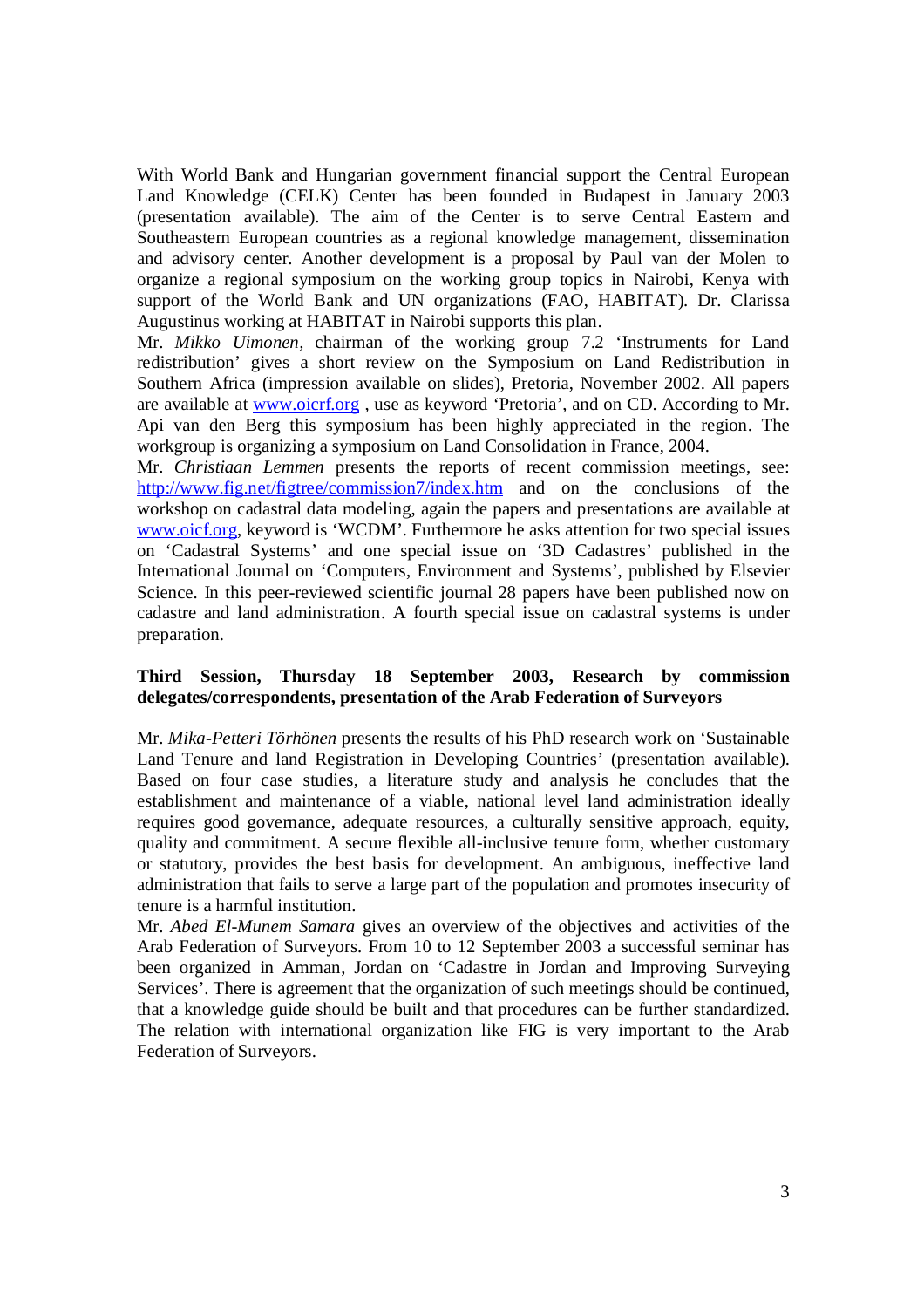# **Fourth Session, Thursday 18 September 2003, Work of the Commission since November 2002 (part 2)**

Mr. *Daniel Steudler* presents the actual status of development of the cadastral template (presentation available). In co-operation with working group 3 of the Permanent Committee on GIS Infrastructure for Asia Pacific a workshop on this issue has been organized in July 2003. The worldwide comparison of cadastral systems, as available now for 28 countries can be found on www.cadastraltemplate.org.

Mr. *Andreas Drees* informs the Commission on the latest decisions from the FIG Council. The Council decided to bring the topic disaster management into the work of the FIG. This is a topic for Commissions 3, 7 and 8. Prof Cutter will chair the task force; Mr. Drees invites the Commission to join this group.

The Chairman of Commission 8, Mr. Paul Lohman has resigned.

A nomination procedure for a new commission chairs (2006-2010) has been started.

The board would like to bring FIG meetings closer together, e.g. the annual meeting of Commission 7 could be combined with other FIG meetings.

Mr. Drees asks attention for the FIG initiative to develop a 'good practices report', similar to organizations as UN Habitat. Mr*. Gerhard Muggenhubber* plays an active role in this.

The Council developed an information policy, there will be newsletters, and 'the article of the month'.

Chair *Paul van der Molen* gives support to the disaster management initiative, Commission 7 has to be represented in this working group. In relation to the nomination of new Commission chairs he states that vice chair *András Osskó* and vice chair *Winfried Hawerk* will be nominated. Concerning the combined meetings *van der Molen* reacts that in 2004 and 2005 annual meeting of Commission 7 are planned in France and Hong Kong already, later on joint meetings might be possible. Of course Commission 7 will contribute to FIG regional conferences. The cadastral template is expected to be a relevant 'good practice' example.

Mr. *Winfried Hawerk*, chair of working group 3, 'Advances in Modern Land Administration' gives an overview of the activities (presentation available). One main activity has be the organization of a symposium on IT Renewal, in Enschede, The Netherlands.

Mr. *Jürg Kaufmann* (Switzerland) resigns as a delegate, Mr. *Daniel Steudler* will represent Switzerland now.

# **2nd Polish Cadastral Congress, Friday 19 and Saturday 20 September 2003**

The Commission delegates participated to the  $2<sup>nd</sup>$  Polish Cadastral Congress at the Agricultural University of Kraków. During this congress, with a strong focus on customer orientation and the cadastral market place, Commission 7 delegates have given presentations:

*Andrzej Hopfer* (Poland, together with *Stanislaw Cegielski*) on the 'State-of-the-art and the prospects of Polish cadastre as a system supporting citizens and state',

*András Osskó* (Hungary) on 'Customer service of the Unified Land Registry system in Hungary in respect to European Union requirements',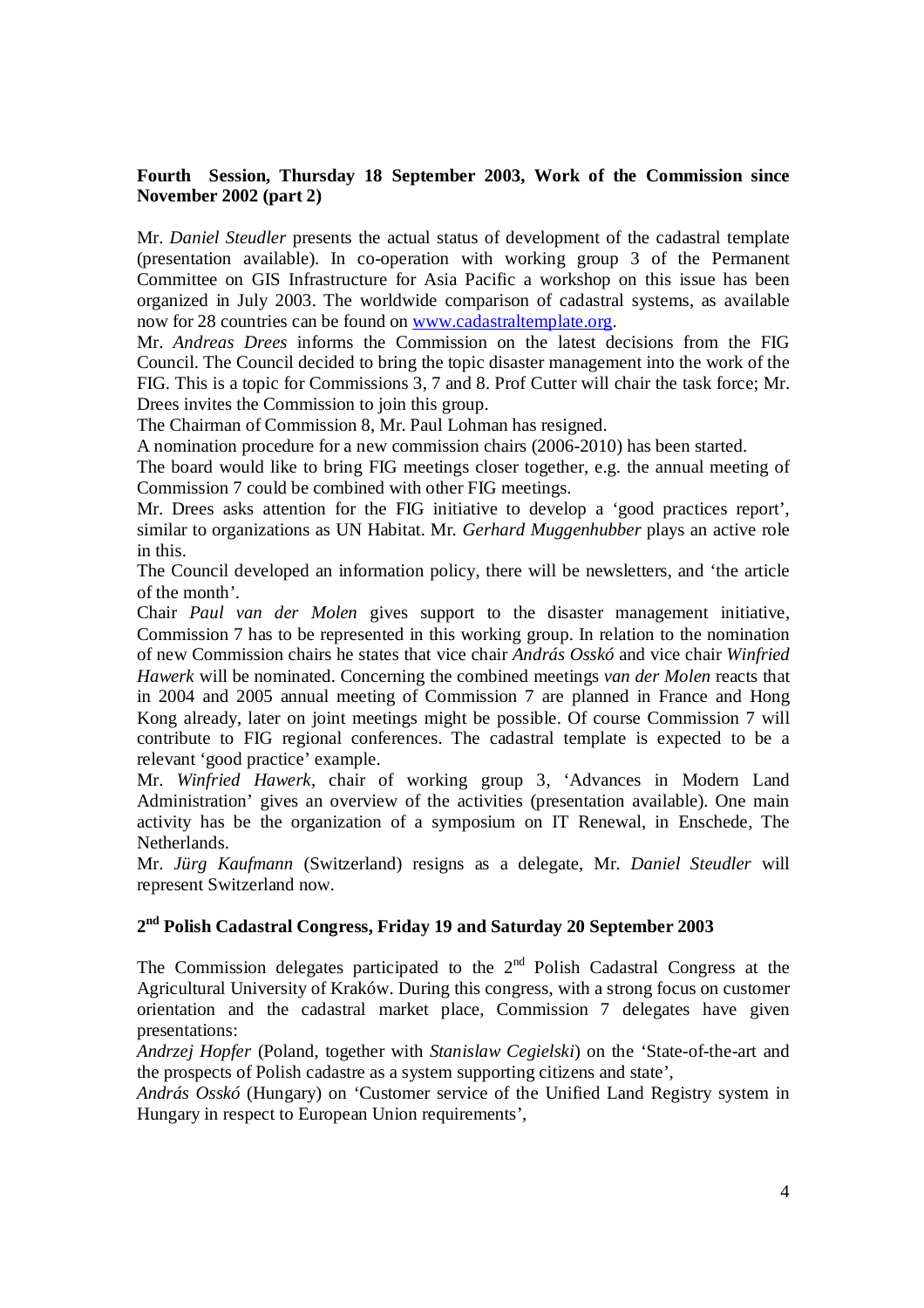*Francis Gäbele* and *Marc Vanderschueren* (Belgium), on 'The Belgian Cadastre, Partner of Citizens and the Companies',

*Arbind Tuladhar* (The Netherlands, co-author Paul van der Molen) on 'Customer satisfaction and organization strategies for cadastral and land registration systems',

*Conrad Tang* (Hong Kong), on 'Reliable Cadastre – Hong Kong Institutional Conditions',

*Paul van der Molen* (The Netherlands), on 'Some experiences on the change of organizations for mapping and cadastre',

*Winfried Hawerk* (Germany), on 'IT renewal strategy for land registry and cadastre in Europe',

*Christiaan Lemmen* (The Netherlands, co-author *Peter van Oosterom*): 'Towards a standard for the cadastral domain',

*Gotfred Rygh* (Norway), on 'Internet-based infrastructure for submission of Building Permits',

*Gerda Schennach* (Austria), on 'Cadastre – a part of e-government' and

*Daniel Steudler* (Austria, co-authors *Ian Williamson* and *Abbas Rajabifard,* Australia), on the 'Development of the Cadastral Template'.

All papers are accessible at www.oicrf.org the electronic library on Cadastre and Land Administration (Keyword: 'Cadastral Congress Poland').

### **Social Excursion, Sunday 21 September 2003**

The morning of 21-9-2003 was dedicated to a social excursion together with some participants of the 2<sup>nd</sup> Cadastral Congress. The destination was the famous Wieliczka Salt Mine.

### **Fifth session, Sunday 21 September 2003, Break out Sessions Working Groups**

# **Sixth session, Sunday 21 September 2003, Interesting Developments in Cadastre and Land Management**

The Danish delegate *Søren Christensen*, reported about the changes made by the Danish Land Survey and Cadastre KMS, to cope with the budget constraints as imposed by the Danish Government (presentation available).

The Belgian delegate *Marc Vanderschueren* reported on the progress in the so-called Coperfin programme, and the developments in the organization (presentation available).

The Kosovo delegate *Bengt Anderson*, reported about the creation of Cadastral Agency in Kosovo, under UNMIK regime, that will be handed over to the Kosovar people by  $1<sup>st</sup>$ November 2004 (presentation available). The newly appointed CEO is prof. Murat Meha.

### **Seventh Session, Sunday 21 September 2003, Country Presentations and Future events**

The Kenyan delegate *Jasper Mwenda* reported about the developments in Kenya (presentation available)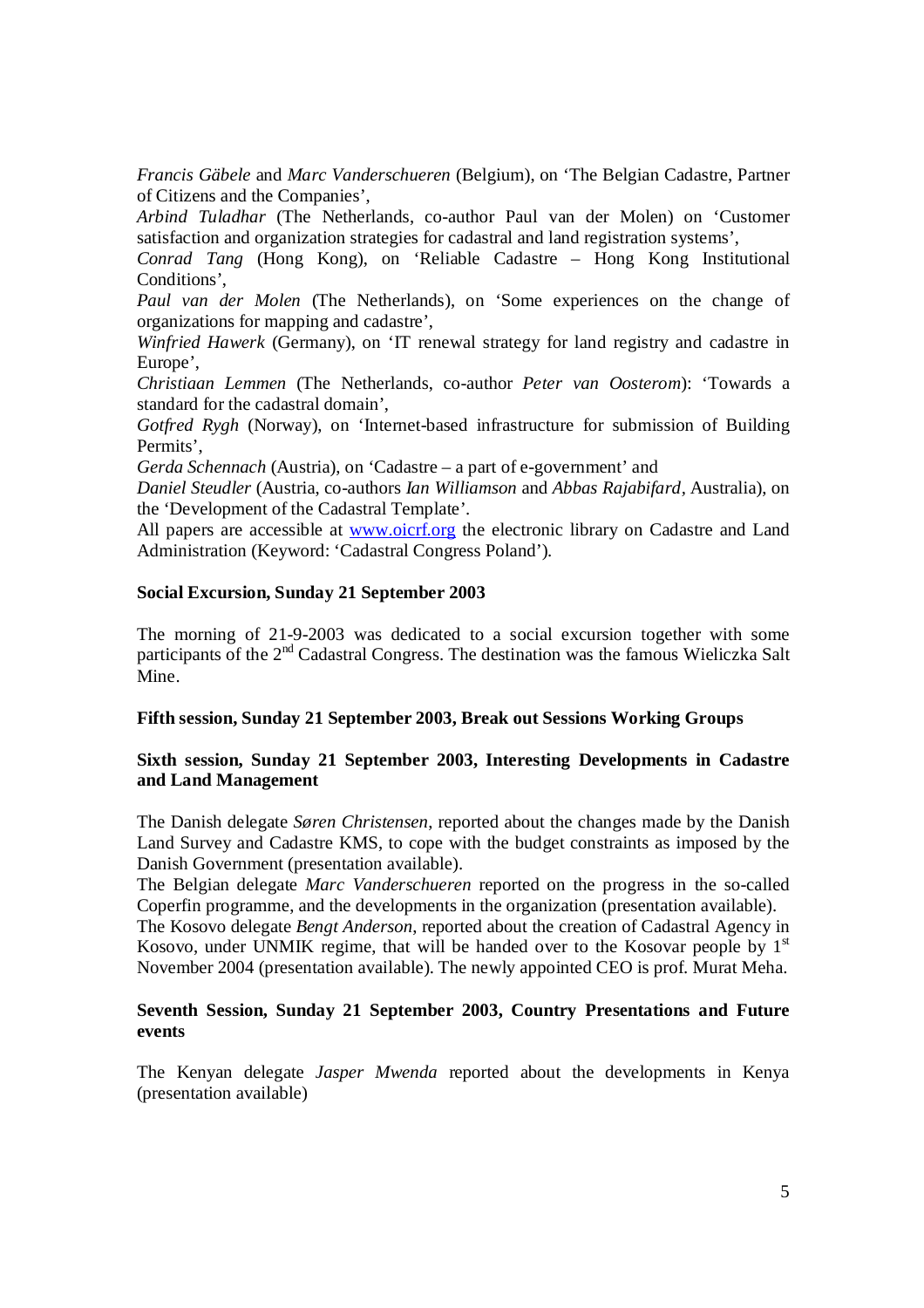The Korean delegate *Wonjun Chon* reported about the developments in South Korea (presentation available).

The French delegate *Frantz Derlich* reported about the next annual meeting of the Commission, to be held in Clermont Ferrand (France) 2004 September 8-15, and discussed the topics for the symposium on land consolidation (presentation available).

The Hong Kong/China delegate *Conrad Tang* reported about the annual meeting in 2005, possibly to be held in Hong Kong. The Commission agreed on the arrangement that if the costs of this event cannot be covered by a normal package fee of about 100\$ a day, there might be a change that another venue will be looked for.

The Austrian delegate *Gerda Schennach* reported about the symposium on e-land administration, to be held in Innsbruck (Austria) 2004 June 2-4.

The chair *Paul van der Molen* reported about the plans to organize a seminar on land law and registration in Nairobi 2004 December 1-3 (tentative) (presentation available)

### **Technical Excursion to Bresko, Monday 22 September 2003**

The whole day the Commission visited a nearby district (so called 'poviat') and town of Bresko. Accompanied by the governor of the district and the mayor of the town of Bresko extensively attention was paid to the Bresko digital cadastre against the background of the Polish Geo Information Infrastructure. A series of explanations and demonstration were presented to the Commission. During lunch break there was opportunity for a discussion session, led by the chair. Field visit concerned new town developments and some interesting sites. In the late afternoon the Commission sat together with the major of Bresko and changed words of appreciation and thanks.

### **Eighth Session, Tuesday 23 September 2003, break out session.**

The eight session consisted of break out sessions for the Working Groups, as reported in the Ninth session.

### **Ninth Session, Tuesday 23 September 2003, reports break out sessions and closing**

### Report Working Group 1

The chair of Working Group 1, *Andras Ossko*, reported about the discussions on adapting the work plan, There will be less attention to send out questionnaires, and more attention to the organization of an event in Nairobi next December. There are also options for an event in Kosovo in 2004 (request prof. Murat Meha, the CEO of the Kosovo Cadastral Agency) and in Amman (invitation Dr Samara DG Land and Surveying Department). Within three weeks he will distribute the revised work plan for consideration.

### Report Working Group 2

The chair of the Working Group*, Mikko Uimonen*, reported about the discussions on identifying what kind of instruments exist to combat land fragmentation and land distribution. The Working Group proposes to deal with one topic at the time. In 2002 the focus was on the land redistribution process (Pretoria). In 2003 there will be focus on land consolidation (Clermont Ferrand) and in 2005 on land distribution, possibly in Asia.